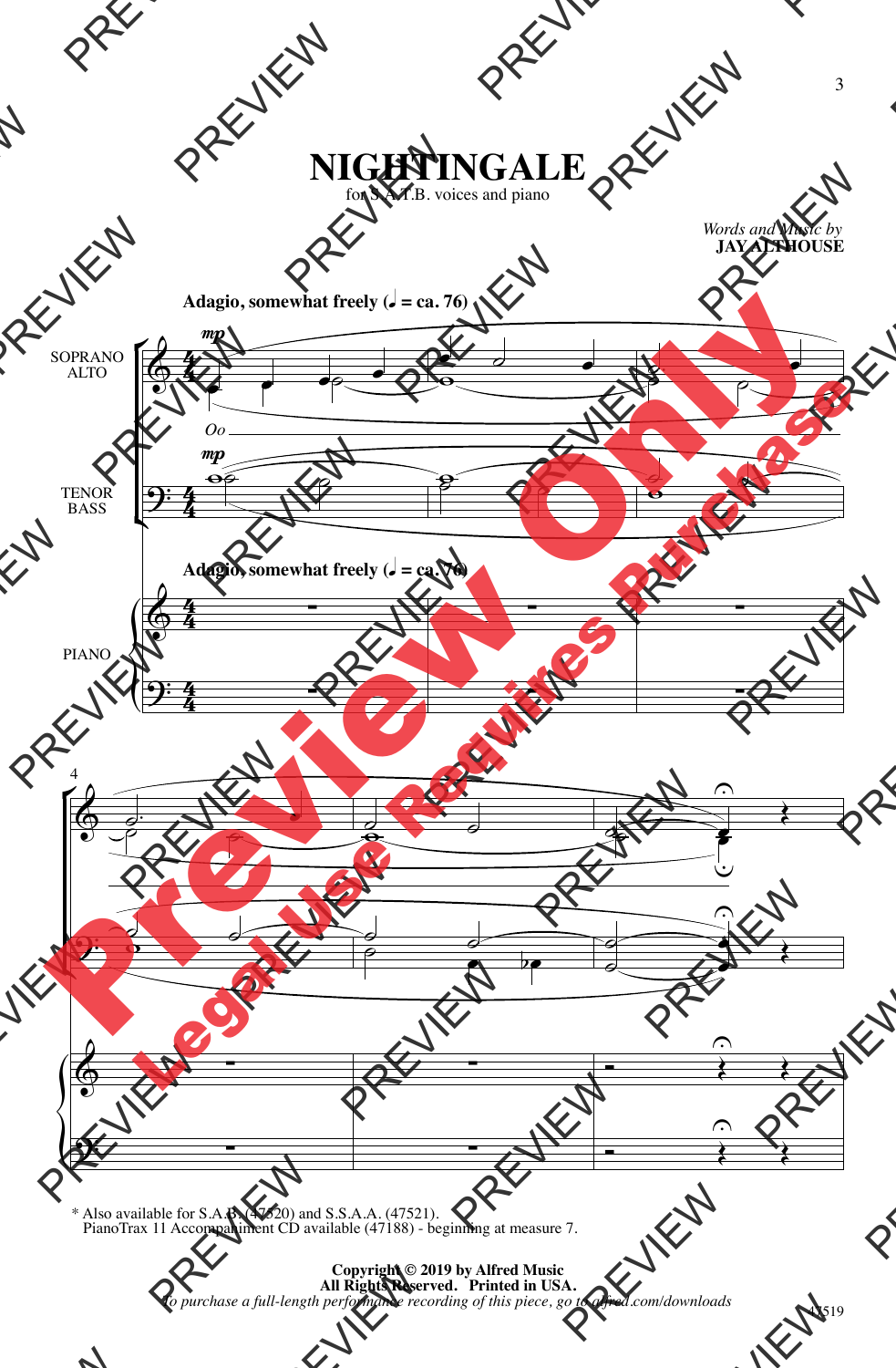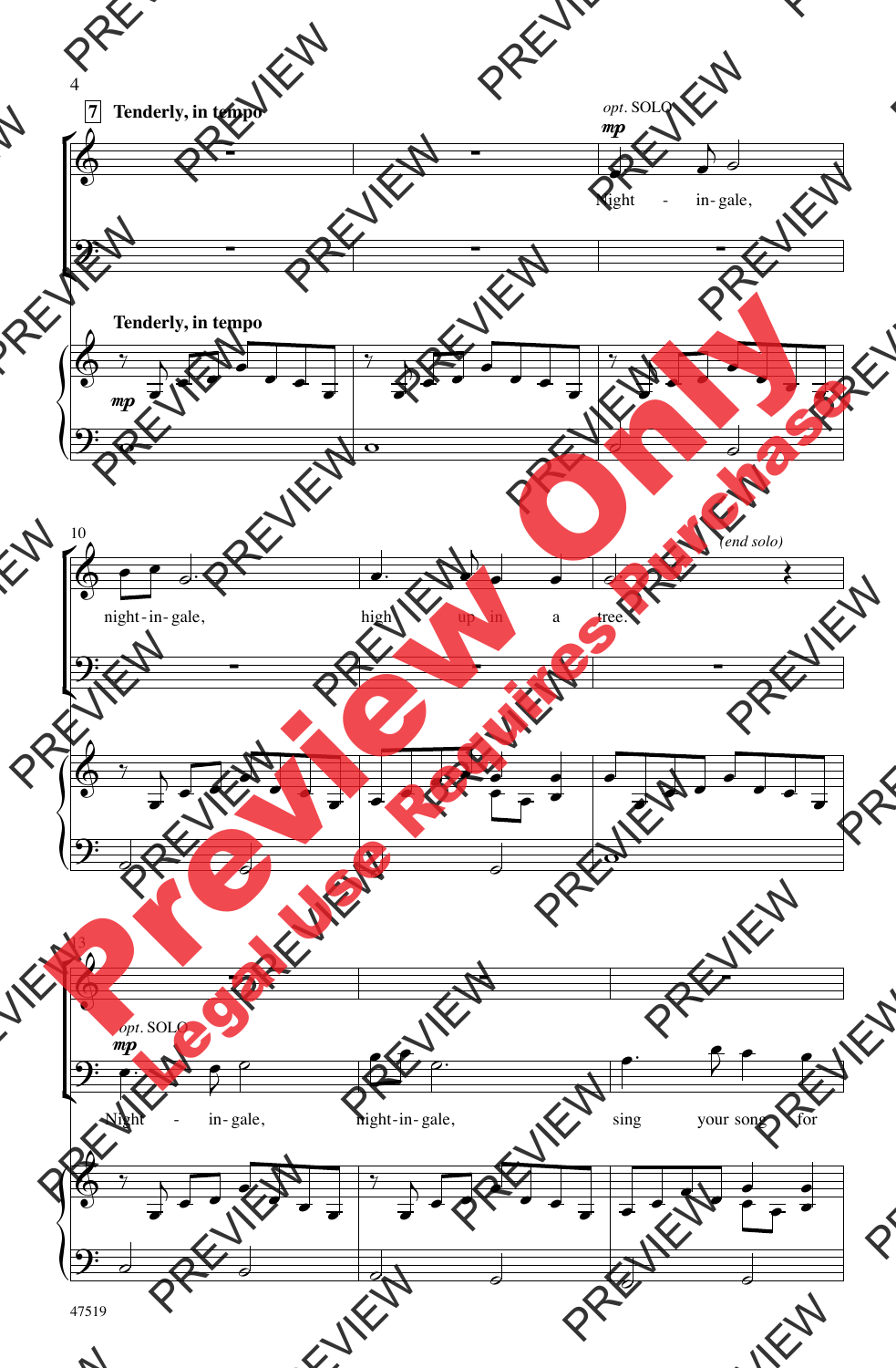

47519